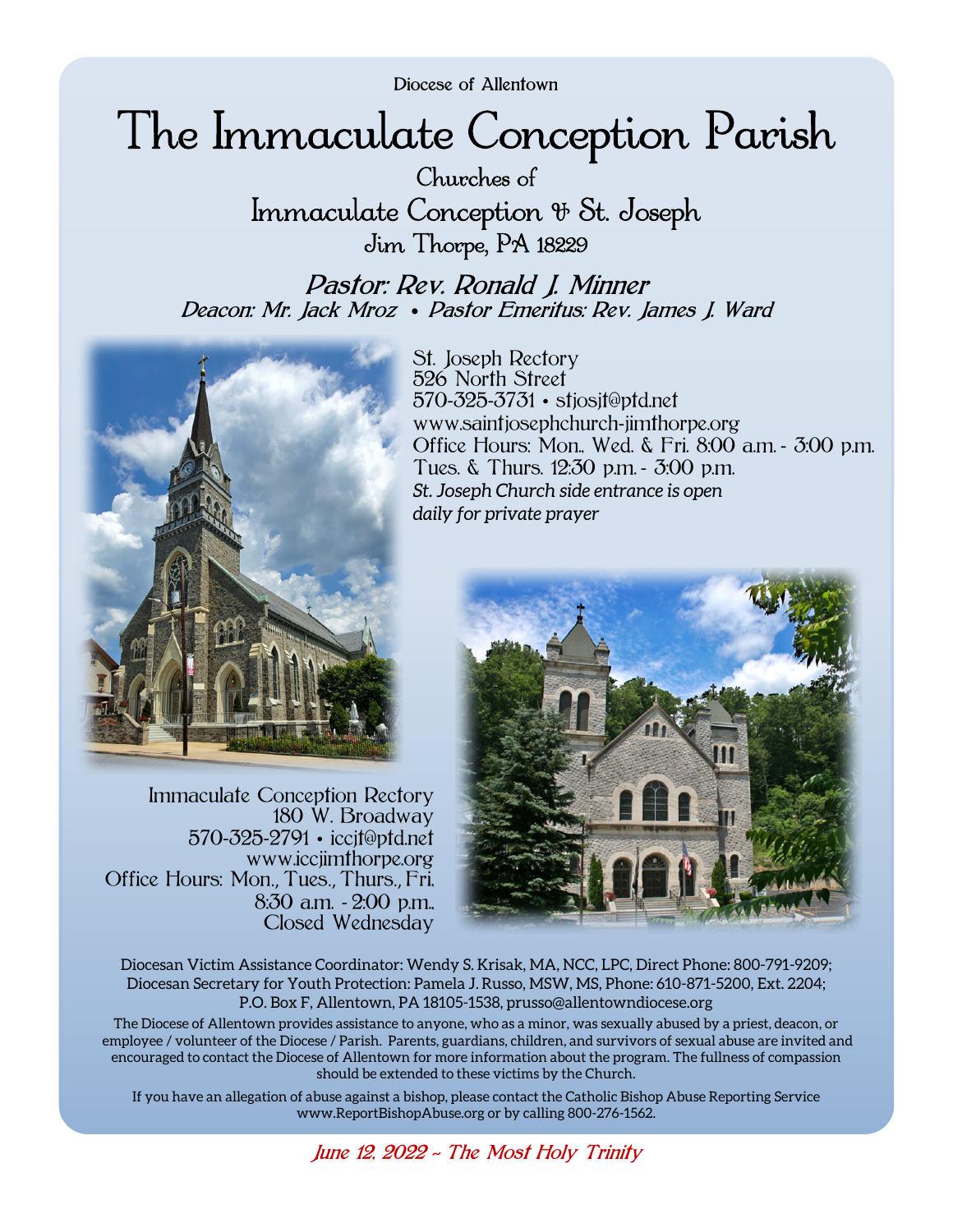# The Most Holy Trinity

*[T]he love of God has been poured outinto our hearts through the Holy Spirit.~ Romans 5:5b* 

*Special Prayer Intentions- these are the people for whom we will be praying at Mass:*

| Sat. June 11       | CINTERED IN THE HOLY EUCHARD                                                 |
|--------------------|------------------------------------------------------------------------------|
| $4:30$ pm (ICC)    | <b>Vincent &amp; Janice Teichert (Family)</b>                                |
| Sun. June 12       |                                                                              |
| $8:30$ am $(SJC)$  | <b>Gerard DiGilio</b> (Mike & Mary Marzen & Family)                          |
| $10:30$ am $(ICC)$ | <b>Philip G. Radar (Betty Ann)</b>                                           |
| Mon. June 13       |                                                                              |
| $8:00$ am $(ICC)$  | <b>Franklin Schatz</b> (Family) / All Fathers, Living & Deceased             |
| Tues. June 14      |                                                                              |
| $8:00$ am $(SJC)$  | Mary Agnes McElmoyle, Anniv. (Ned) / Thomas Dinan (Stephanie Maliniak)       |
| Wed. June 15       |                                                                              |
| 12Noon-6 pm        | Exposition & Adoration of the Blessed Sacrament                              |
| $5:00 - 5:50$ pm   | Sacrament of Reconciliation                                                  |
| $6:00$ pm (ICC)    | In Honor of the 54 <sup>th</sup> Wedding Anniversaries of                    |
|                    | M/M Daniel Evans; M/M Gerald Nederostek; and M/M Thomas McBride              |
| Thurs. June 16     |                                                                              |
| $8:00$ am $(ICC)$  | Mary "Sis" McElmoyle, bday (Ned) / In Honor of Rev. Ronald J. Minner, Pastor |
| Fri. June 17       |                                                                              |
| $8:00$ am $(SJC)$  | <b>Joseph Gillespie</b> (Thomas & Kathleen Straubinger) /                    |
|                    | <b>Thomas Klitsch</b> (Joe & Jill Hydro)                                     |
| Sat. June 18       |                                                                              |
| $9:00$ am $(SJC)$  | Rosary for Life                                                              |

# The Most Holy Body & Blood of Christ (Corpus Christi)

**Sat. June 18**

4:30 pm (ICC) **In Honor of Rita O'Donnell on her 90th Birthday** (Dan & Marcia Evans)

#### **Sun. June 19**

8:30 am (SJC) **All Fathers, Living & Deceased**  10:30 am (ICC) **All Fathers, Living & Deceased**

| Lay Ministers June 18/19 |                                 |                                        |                             |  |
|--------------------------|---------------------------------|----------------------------------------|-----------------------------|--|
| Ministry                 | Sat. 4:30pm ICC                 | Sun. $8:30$ am SJC                     | Sun 10:30am ICC             |  |
| Lector:                  | James Novak                     | John McGuire                           | Karen Sofranko              |  |
| EM:                      | Jerry Nederostek<br>Deacon Jack | Deacon Jack, Joe Otto,<br>Mary McGuire | Kim Lawrence<br>Deacon Jack |  |



#### **IMMACULATE CONCEPTION CHURCH CANDLES**

**BLESSED MOTHER CANDLE** burns in Honor of *Rev. Ronald J. Minner on his 1 year Anniversary as our Pastor* (From, Decorating Committee)

**BLESSED MOTHER CANDLE** burns in Honor of *Rev. Ronald J. Minner on his 1 year Anniversary as our Pastor* (From, Cleaning Team)

## **ST. JOSEPH CHURCH CANDLES**

**SAINT JOSEPH** In Memory of *Philip G. Radar* (Requested by Betty Ann) **BLESSED MOTHER** In Loving Memory of *Gerard DiGilio*, *1st anniversary in heaven* (Requested by Linda and Family) **BLESSED MOTHER** For a speedy recovery for *Gloria Kehrli* (Requested by Friends)

**PARISH STEWARDSHIP:** May 22: \$5,056.00 *Thank you for your continued support & generosity.* 

**BANNS OF MARRIAGE** are being announced for the second time for *Steven Hutta & Maranda Ruble*, and for the second time for *Todd Morris & Jocelyn Golarz*.